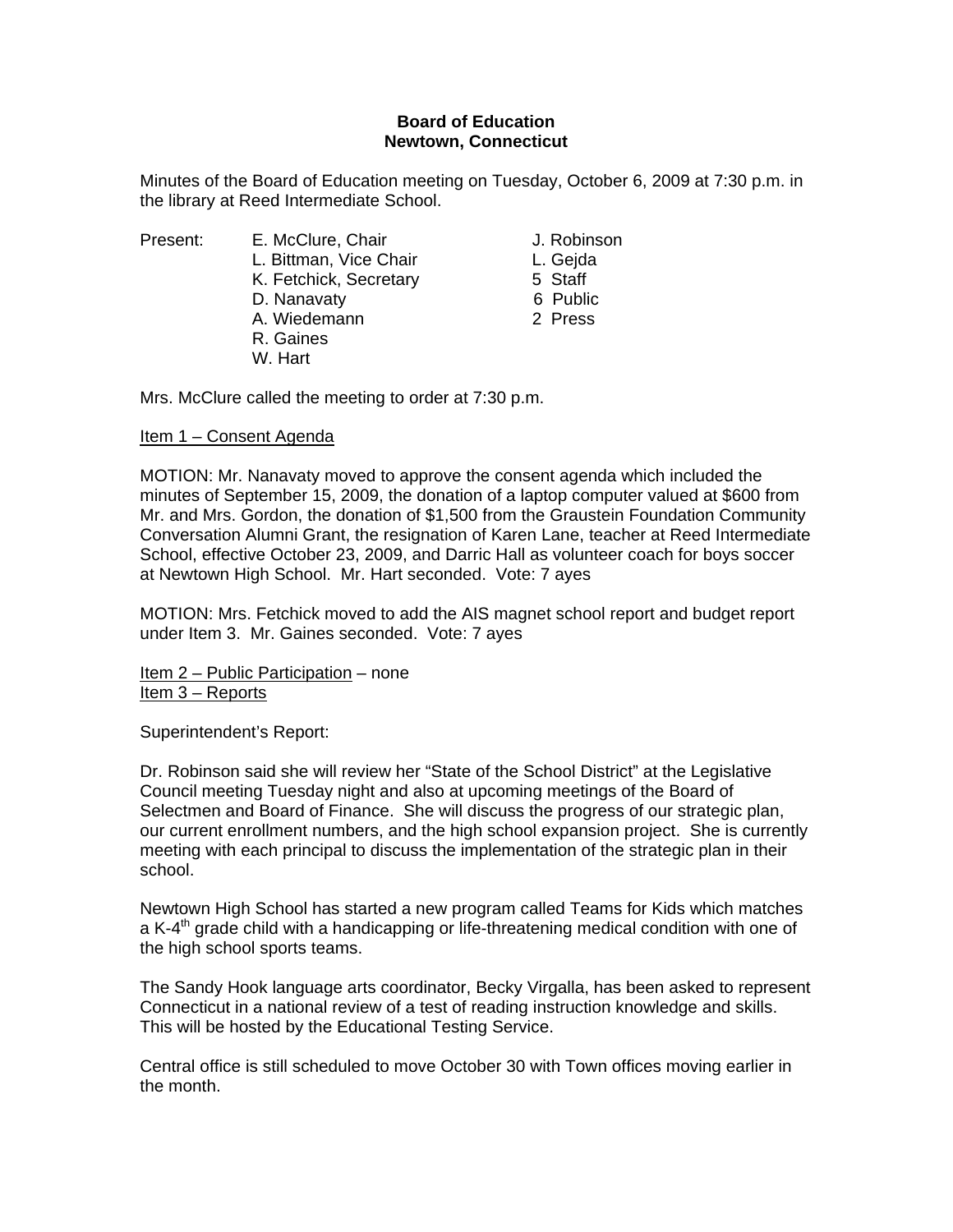Board of Education  $\overline{c}$ -2- Corober 6, 2009

Dr. Robinson asked the Board about contracting for enrollment projections. She chose not to do this last year because of the economy. Her inclination is to still wait another year. Right now our enrollment is going down.

Mrs. Wiedemann asked if anyone else did projections to which Mrs. Raymo said Chung did a very in-depth survey for the town.

Mrs. Raymo suggested working off the Planemetrics report.

Mr. Nanavaty asked when the State's projections would come out.

Dr. Robinson said they don't do them anymore since Peter Prowda left. Her tendency is to wait at least until spring to see what the economic situation is.

Mrs. Wiedemann asked if we could find out how much Chung would charge for this service.

Dr. Robinson provided the unofficial October 1, 2009 enrollment figures. There is a two student discrepancy. Kindergarten, first and third grades are down with Head O'Meadow School down 56 students. She compared our actual enrollment to our projections. We did not receive the quantity of students from private schools that we expected and there could be a number of families who moved from the district.

The teacher evaluation committee met last week to begin rewriting our teacher evaluation plan and we would like at least one Board member to be on the committee.

Chris Lyddy proposed a bill which gives final approval for our high school expansion project which was approved. It must now go before the bonding commission to approve the money.

Dr. Robinson asked for Board members to choose the various committees that have been formed. Mrs. Bittman asked to form a communications committee. Mrs. Fetchick said she would be on the policy revision committee, Mr. Hart would be on the curriculum committee and Mr. Nanavaty chose the teacher evaluation committee.

Hawley School Report:

Dr. Robinson told the Board that there would be a report from each school over the course of this year with Hawley being the first.

Jo-Ann Peters, principal of Hawley School, introduced Chris Breyen, lead teacher and teachers Debbie Cowden and Lynn Holcomb. Mrs. Peters said that the challenges at Hawley include time for teacher collaboration. She suggested that the Board look at other districts to see how they make time for collaboration. A second challenge is the parking and traffic. If we could acquire the property at 27 Church Hill Road we could do some redesign of the parking lot. The other challenge is the handicap accessibility. The 1941 building is not handicap accessible. HVAC is another challenge. In the winter some of the classes are so hot the windows have to be open and some parts of the building are very cold. Also, when the windows are open it is hard to hear on the Church Hill Road side of the school. Fortunately, we now have a microphone system for the teachers so they can be heard. Lastly is the cafeteria. If we get the property she hoped we could put in a cafeteria.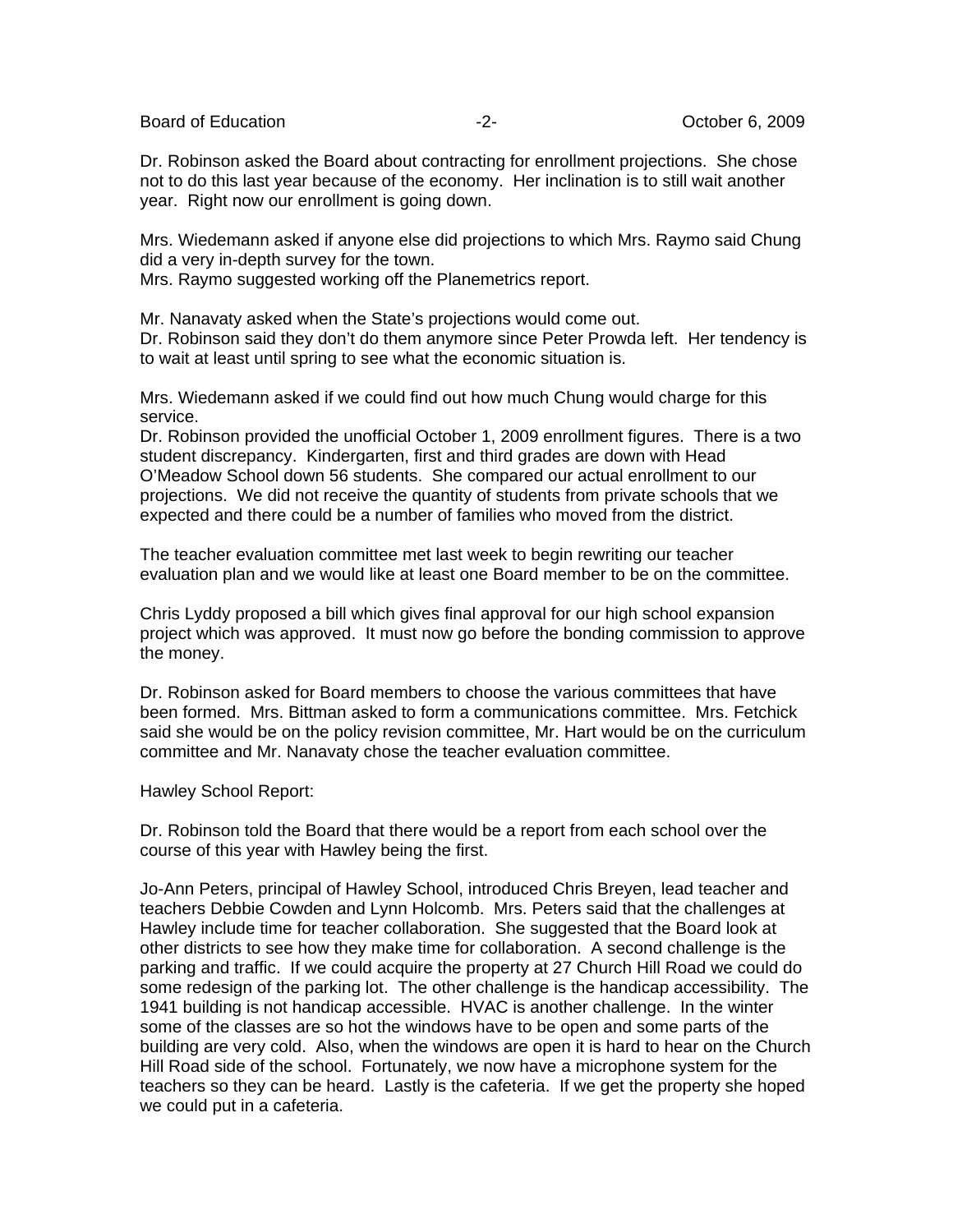Board of Education  $-3 -3-$  October 6, 2009

Mrs. Fetchick asked how collaboration time is scheduled.

Mrs. Peters said the teachers have at least an hour and fifteen minutes per week. There is some after school hours also. Her previous district dismissed early every Wednesday to allow for meetings. She hoped that option would be considered.

Mrs. Bittman asked Dr. Robinson to get that information from other districts. She also reported on the AIS magnet school meeting. We have 40 students enrolled. The pincipal spoke about Spanish being taught and what the districts would do to maintain that when they return to their schools. There is no solution yet to bridge that gap.

## Item 4 – Old Business

Newtown High School Expansion Project Update:

Dr. Robinson said that Mr. Dumais and Mr. Faiella are always consulted about the work at the high school. We are still on schedule with steel girders going in. The issue around the editorial in the Danbury News-Times regarding the asbestos removal is a non-issue. We followed the regulations. It is outside and contained and we are following all guidelines so there are no risks.

Mrs. Bittman said that the high school parents are getting regular updates on the asbestos removal.

### Item 5 – New Business

# Budget Report:

Mrs. Raymo said that regarding the budget for next year we know the economic condition of Newtown. The town said not to expect a budget increase next year. We met with principals and asked them to look at their budgets for this year and make reductions. We have the reality of union contracts, school maintenance, insurance, and bus contracts. The next step is how we go forward with what we have and come up with a tight budget. For this year's budget we anticipated 90% in excess cost money. It is going to be 70% instead. We have additional costs for six children who were placed by DCF which was not anticipated. Next year she understands the percentage will go down to 60%.

Dr. Robinson spoke about ways to save money now. One area that is high is the amount of overtime we have for custodians. The high school is used every Saturday and now Reed is also being used on Saturdays. We have to pay overtime for our custodians. She thought we could stagger custodians and have some work from Tuesday to Saturday but the union turned that down. We are looking at what to do to save money on Saturdays. The second option is to see if we could have a security person at these schools instead of a custodian. We could also charge overtime fees to all of the organizations using the schools. We did not budget money for overtime to cover Parks and Rec's use of our buildings.

Mr. Hart said that if we have custodians every Saturday then it is scheduled work.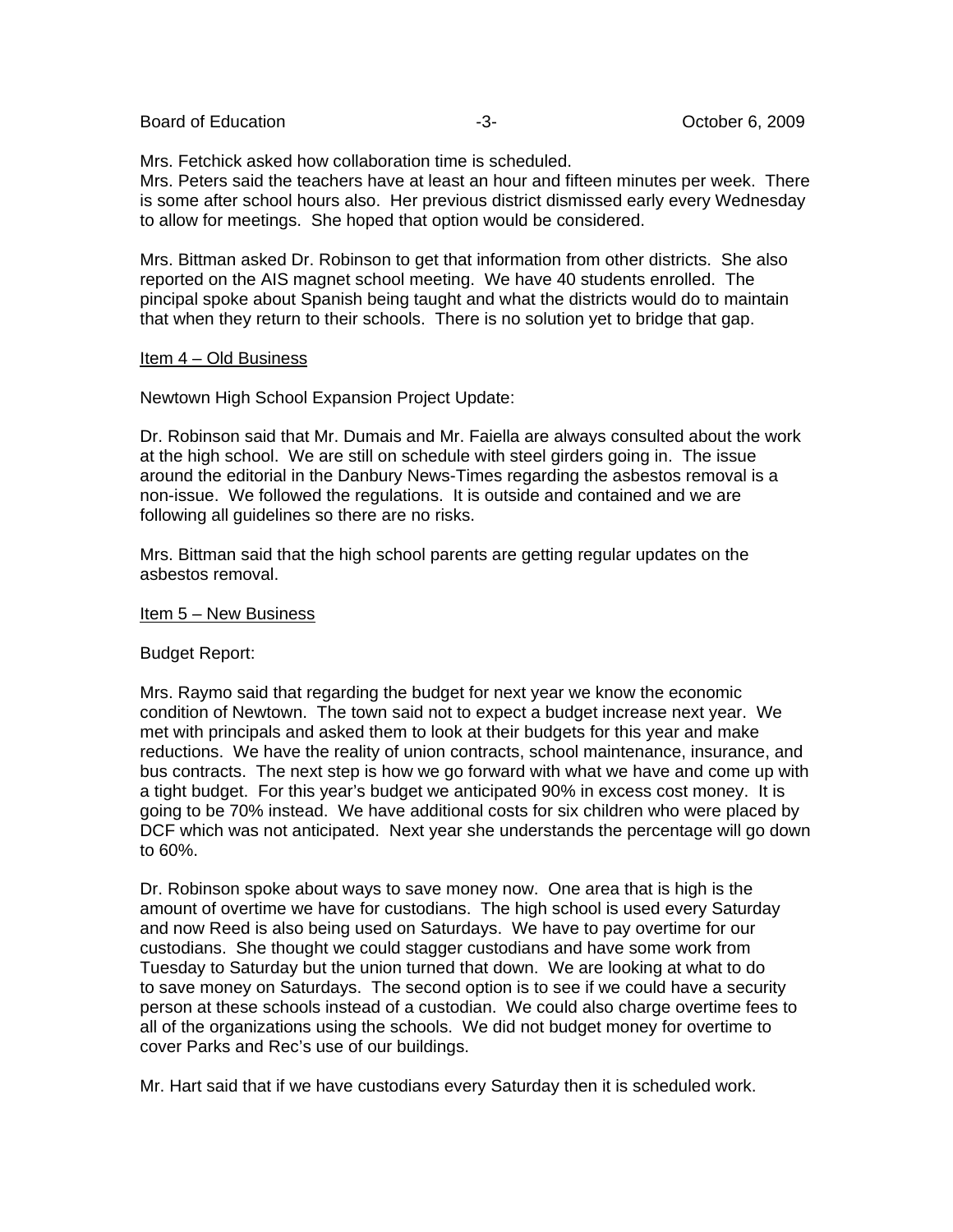Board of Education  $\overline{4}$ -  $\overline{4}$ -  $\overline{4}$  October 6, 2009

Dr. Robinson said that when a custodian unlocks a building they receive a minimum of four hours overtime. The real concern is security, not cleaning the building. It would be less expensive to have a security person in the building.

Mrs. Fetchick asked what the cost was of the overtime.

Mrs. Raymo said there is approximately \$300,000 in custodial overtime. We have a lot of use in the high school, especially with the pool. We have stopped regular overtime now but we can't stop people from using the buildings.

MOTION: Mr. Nanavaty moved to approve the Newtown Board of Education owner/operator contract between the Board of Education and Fran McCutchan from September 23, 2009 through June 30, 2014. Mrs. Bittman seconded.

Dr. Robinson said we received a resignation effective September 23, 2009 just after the start of the school year. In discussing options, the practice in the past was to give it to a current owner/operator and now we can put it out with the same standard as MTM at a cost of \$280.00 per day. Ms. McCutchan has been with us a long time and had a bus not being used. We offered it to her and she accepted.

Mr. Hart requested that we clarify the contract concerning who was responsible for paying the property liability insurance.

Dr. Robinson said we are moving into the grounds of the MTM contract. Item #5 on page 4 needs to be changed.

Mrs. Wiedemann said that last spring we said the contract would go to the next person on the list.

Mr. Nanavaty said we terminated a driver earlier this year and as a result it was a contract that would have been Ms. McCutchan's contract. This replaces that one.

Mrs. Fetchick said item #12 doesn't say who would drive the bus. Dr. Robinson said we have a number of owner/operators who hire drivers but do not name who will drive. Ms. McCutchan has a number of routes so will hire another driver. She has to drive two-thirds of the time on her main route.

Mr. Gaines said that in the future we should have something in the contract that speaks to the designated drivers.

Mr. Hart said the designated driver doesn't have to be the owner/operator.

Vote: 7 ayes

Policy Review Process:

Dr. Robinson provided a document from CABE regarding their review of our policies.

#### Item 6 – Public Participation

Audrey Greenwood, 7 Susan Lane, thought the magnet school enrollment should be listed on the district enrollment report. She said that when she substituted in the elementary schools she saw a difference in the family-type atmosphere of each of the